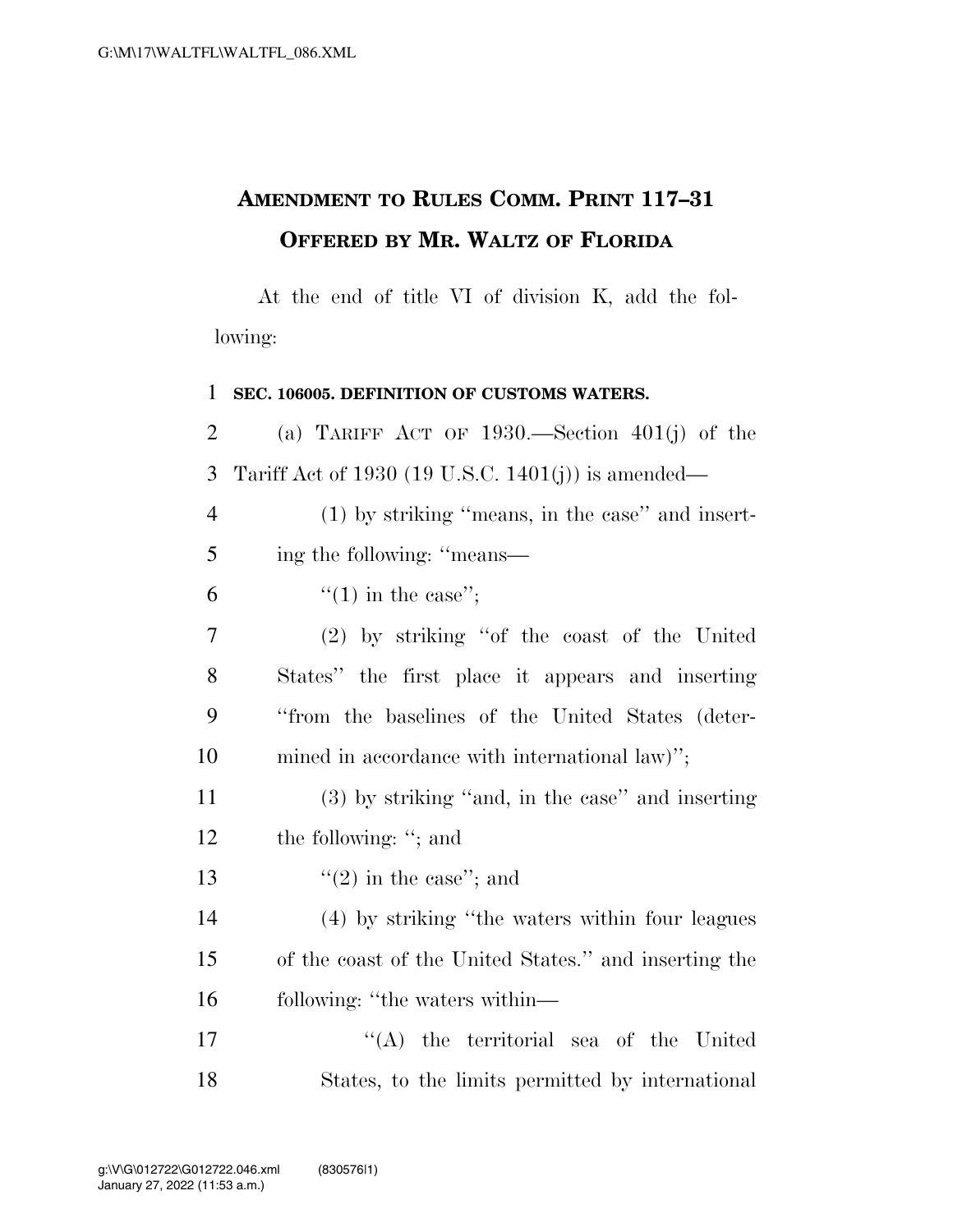| $\mathbf{1}$   | law in accordance with Presidential Proclama-                 |
|----------------|---------------------------------------------------------------|
| $\overline{2}$ | tion 5928 of December 27, 1988; and                           |
| 3              | "(B) the contiguous zone of the United                        |
| $\overline{4}$ | States, to the limits permitted by international              |
| 5              | law in accordance with Presidential Proclama-                 |
| 6              | tion 7219 of September 2, 1999.".                             |
| 7              | (b) ANTI-SMUGGLING ACT.—Section $401(e)$ of the               |
| 8              | Anti-Smuggling Act $(19 \text{ U.S.C. } 1709(c))$ is amended— |
| 9              | $(1)$ by striking "means, in the case" and insert-            |
| 10             | ing the following: "means—                                    |
| 11             | "(1) in the case";                                            |
| 12             | (2) by striking "of the coast of the United                   |
| 13             | States" the first place it appears and inserting              |
| 14             | "from the baselines of the United States (deter-              |
| 15             | mined in accordance with international law)";                 |
| 16             | (3) by striking "and, in the case" and inserting              |
| 17             | the following: "; and                                         |
| 18             | $\lq(2)$ in the case"; and                                    |
| 19             | (4) by striking "the waters within four leagues               |
| 20             | of the coast of the United States." and inserting the         |
| 21             | following: "the waters within—                                |
| 22             | "(A) the territorial sea of the United                        |
| 23             | States, to the limits permitted by international              |
| 24             | law in accordance with Presidential Proclama-                 |
| 25             | tion 5928 of December 27, 1988; and                           |